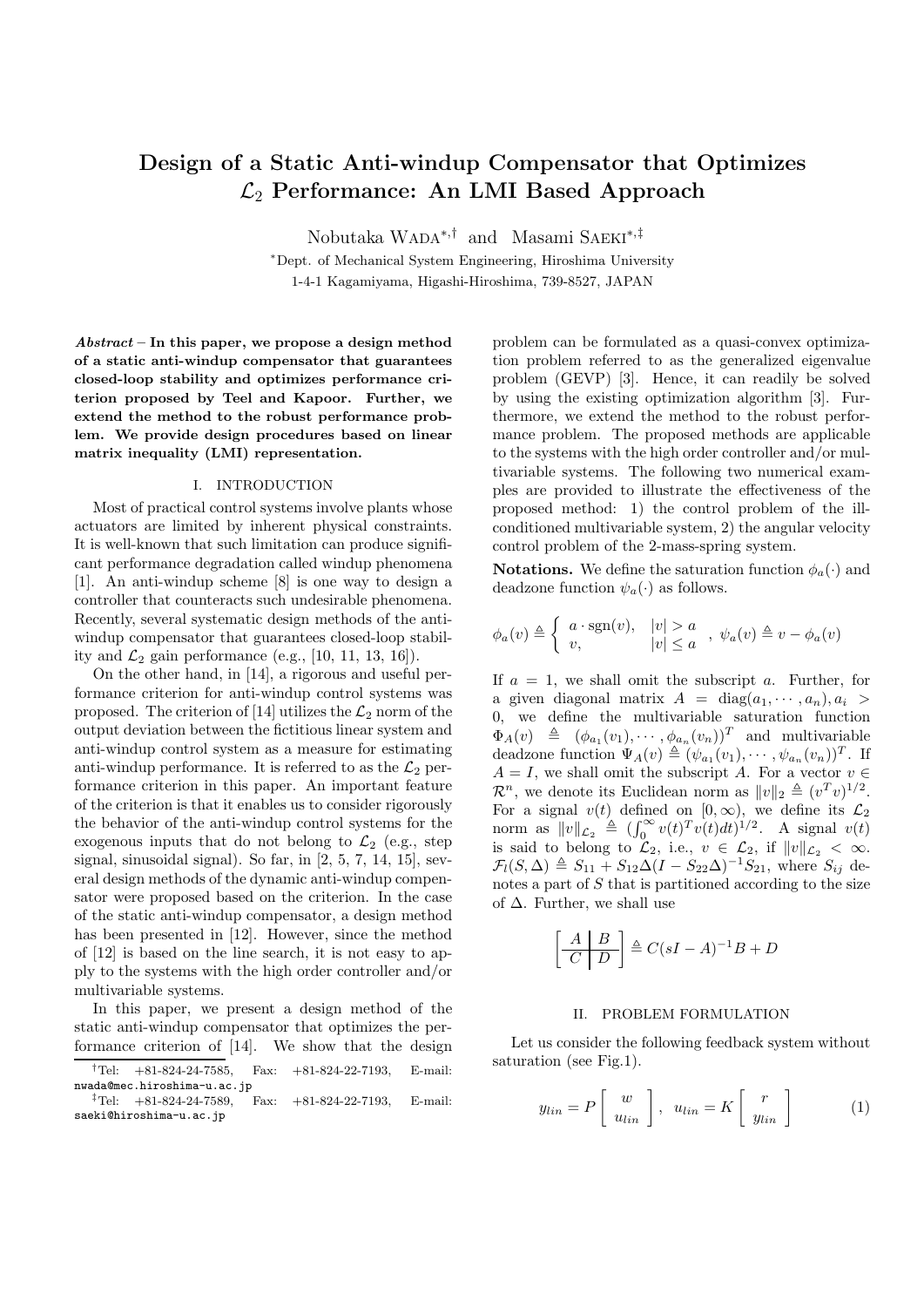

Fig. 2: Anti-windup control system

where  $u_{lin} \in \mathcal{R}^{n_u}$ ,  $y_{lin} \in \mathcal{R}^{n_y}$ ,  $r \in \mathcal{R}^{n_r}$  and  $w \in \mathcal{R}^{n_w}$ .  $P(s)$  denotes a plant and is described by

$$
P \triangleq [P_1, P_2] = \begin{bmatrix} A_p & B_{p1} & B_{p2} \\ C_p & D_{p1} & 0 \end{bmatrix}
$$
 (2)

In this paper, we assume that  $P(s)$  is asymptotically stable.  $K(s)$  denotes a controller and is described by

$$
K \triangleq [K_1, K_2] = \left[ \begin{array}{cc|cc} A_c & B_{c1} & B_{c2} \\ \hline C_c & D_{c1} & D_{c2} \end{array} \right]
$$
 (3)

In the following, we assume that  $K(s)$  has been already designed so that it guarantees closed-loop stability of the system (1) and satisfies certain performance specifications. Next let us consider the following feedback system with anti-windup compensation (see Fig.2).

$$
y = P\left[\begin{array}{c} w \\ u \end{array}\right], \ u = \Phi(\tilde{u}), \ \tilde{u} = \tilde{K}\left[\begin{array}{c} r \\ y \\ u - \tilde{u} \end{array}\right] \qquad (4)
$$

where  $u, \tilde{u} \in \mathcal{R}^{n_u}$  and  $y \in \mathcal{R}^{n_y}$ . The state equation of  $K(s)$  is given by

$$
\tilde{K} \triangleq [K_1, K_2, K_3] = \left[ \begin{array}{cc|cc} A_c & B_{c1} & B_{c2} & \Lambda_1 \\ \hline C_c & D_{c1} & D_{c2} & \Lambda_2 \end{array} \right] \tag{5}
$$

We assume that the transfer functions  $K_1$  and  $K_2$  of (5) are equal to those of (3). The constant matrices  $\Lambda_1$  and  $\Lambda_2$  are introduced to attenuate the windup phenomena and referred to as the static anti-windup compensator. This type of two parameters anti-windup compensator was first proposed in [8]. In this paper, we consider the following problem.

**Problem 1** *Consider the linear control system (1) and the anti-windup control system (4). Find the matrices*  $\Lambda_1$  *and*  $\Lambda_2$  *that minimize*  $\gamma$  *under the following inequality constraint.*

$$
||y - y_{lin}||_{\mathcal{L}_2} \le \gamma ||\Psi(u_{lin})||_{\mathcal{L}_2}
$$
\n(6)



Fig. 3: Subsystem for closed-loop stability

It should be noted that  $\|\Psi(u_{lin})\|_{\mathcal{L}_2}$  is bounded when  $u_{lin}$  of the system  $(1)$  converges to the linear region of the saturation function. Hence, in this case, from (6), the plant output  $y(t)$  of the anti-windup control system (4) converges to the plant output  $y_{lin}(t)$  of the linear system (1) as  $t \to \infty$ . Moreover, note that  $\|\Psi(u_{lin})\|_{\mathcal{L}_2}$  can be bounded even in the case where the reference signal  $r(t)$  does not belong to  $\mathcal{L}_2$  (e.g., step signal, sinusoidal signal). Eq.(6) was first introduced in [14] as a performance criterion for anti-windup control systems, and it is referred to as the  $\mathcal{L}_2$  anti-windup performance criterion in this paper. In the next section, we will explicitly derive  $\gamma$  of (6).

## III. UPPERBOUND OF *L*<sup>2</sup> PERFORMANCE

The error system between the linear system (1) and the anti-windup control system (4) can be described by

$$
y - y_{lin} = -P_2(G+I)d \tag{7}
$$

$$
\tilde{u} - u_{lin} = -Gd, \quad d = \tilde{u} - \Phi(\tilde{u}) = \Psi(\tilde{u}) \tag{8}
$$

where  $G(s) \triangleq (I - K_2 P_2)^{-1} (K_2 P_2 + K_3)$ . Then we introduce the following lemma.

**Lemma 1** *[5] For any*  $F = diag[f_1, \dots, f_{n_u}] > 0$  *and*  $x, y \in \mathcal{R}^n$ , where  $\Psi_F(x), y \in \mathcal{L}_{2[0,T)}$ , the following in*equality holds .*

$$
\|\Psi_F(x+y)\|_{\mathcal{L}_{2(0,T)}} \le \|\Psi_F(x)\|_{\mathcal{L}_{2(0,T)}} + \|y\|_{\mathcal{L}_{2(0,T)}} \tag{9}
$$

*Proof)* For any  $f_i > 0$  and  $x_i, y_i \in \mathcal{R}$ , the following *inequality clearly holds.*

$$
|\psi_{f_i}(x_i + y_i)| \le |\psi_{f_i}(x_i)| + |y_i| \tag{10}
$$

*Then, squaring both sides of the inequality (10) and adding them for*  $i = 1, \dots, n_u$  *and applying Schwartz's inequality, we obtain*

$$
\|\Psi_F(x+y)\|_2^2 \le \|\Psi_F(x)\|_2^2 + \|y\|_2^2 + 2\|\Psi_F(x)\|_2\|y\|_2
$$
 (11)

*Furthermore, integrating both sides of (11) over*  $[0, T)$ *and applying Schwartz's inequality again, (9) can be obtained.*  $\square$ 

Then, the following theorem can be derived by applying the technique used to prove the theorem in [5] to the control system of this paper.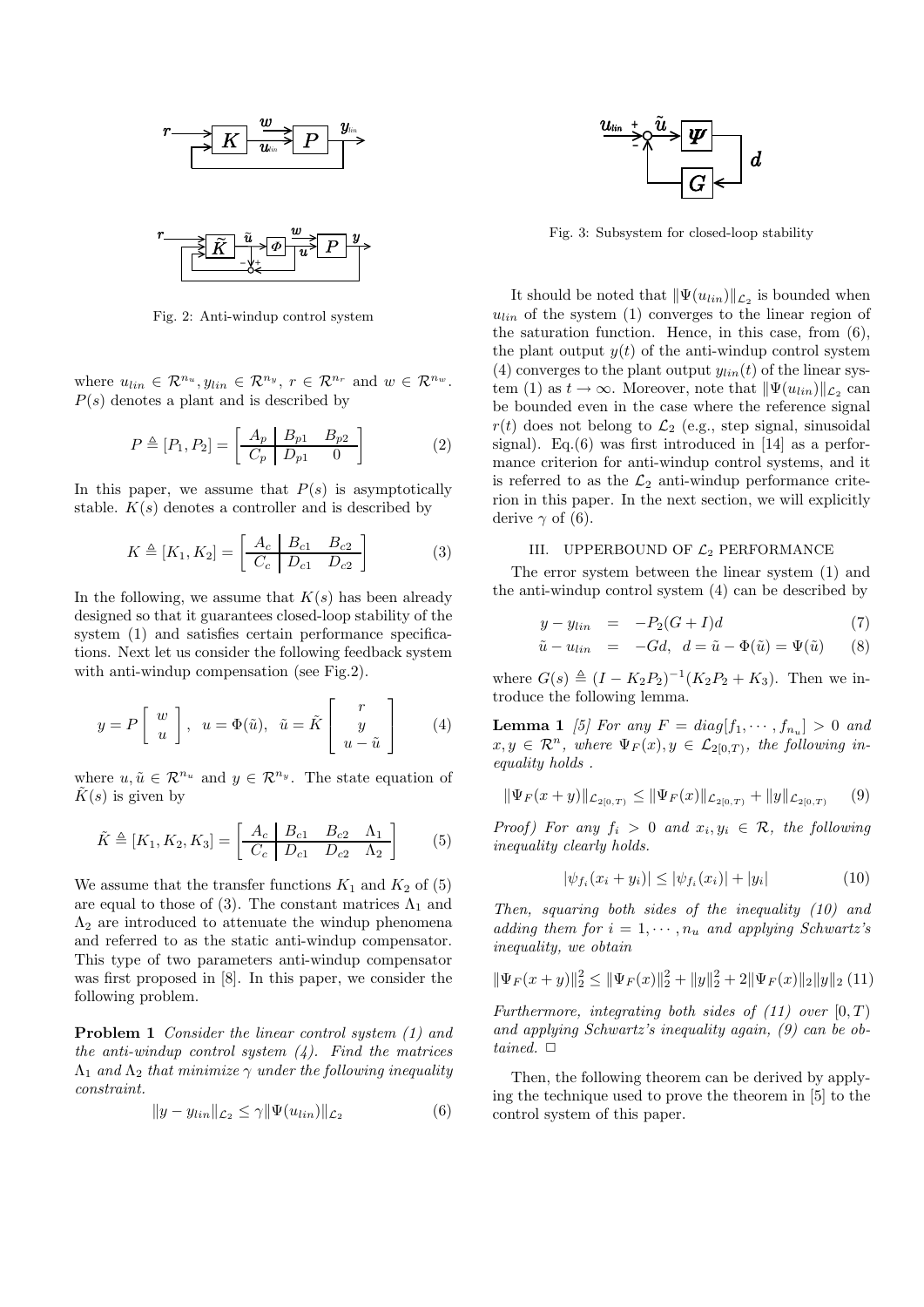

Fig. 4: Equivalent system

**Theorem 1** *Consider the system (7), (8). For a given*  $F = diag[f_1, \dots, f_{n_u}] > 0$ , if there exist  $\Lambda_1$  and  $\Lambda_2$  that *satisfy*

$$
||F(G+I) - I||_{\infty} < 1
$$
\n(12)

*Further, provided that*  $\Psi(u_{lin}) \in \mathcal{L}_2$ *, then the following inequality holds.*

$$
||y - y_{lin}||_{\mathcal{L}_2} \le \frac{||F|| ||P_2(G+I)||_{\infty}}{1 - ||F(G+I) - I||_{\infty}} ||\Psi(u_{lin})||_{\mathcal{L}_2} \quad (13)
$$

*Proof) The closed-loop system (8) (depicted in Fig.3) can be transformed to that of Fig.4 by performing equivalent transformations on the block diagram. Now we define*  $q \triangleq Fu_{lin} - \{F(G+I)-I\}d$ *. Then, by using*  $d = \Psi(\tilde{u}) =$  $\Psi_F(q)$  *and applying Lemma 1 to the system of Fig.4, we have*

$$
||d||_{\mathcal{L}_{2[0,T)}} = ||\Psi_F(Fu_{lin} - \{F(G+I) - I\}d)||_{\mathcal{L}_{2[0,T)}}\leq ||\Psi_F(Fu_{lin})||_{\mathcal{L}_{2[0,T)}} + ||\{F(G+I) - I\}d||_{\mathcal{L}_{2[0,T)}}\leq ||\Psi_F(Fu_{lin})||_{\mathcal{L}_{2[0,T)}} + ||F(G+I) - I||_{\infty}||d||_{\mathcal{L}_{2[0,T)}}\leq \frac{||F||}{1 - ||F(G+I) - I||_{\infty}} ||\Psi(u_{lin})||_{\mathcal{L}_{2[0,T)}} \tag{14}
$$

 $\begin{array}{c}\n-1 - \|F(G+I) - I\|_{\infty} \longrightarrow \n\end{array}$ <br> *To derive the last inequality of (14), we used the inequality* (12) and the fact  $\Psi_F(Fu_{lin}) = F\Psi(u_{lin})$ . Since the *inequality* (14) still holds even if  $T \rightarrow \infty$  and  $\Psi(u_{lin}) \in$  $\mathcal{L}_2$ *, the left hand side of the inequality (14) is bounded even if*  $T \rightarrow \infty$ *. Finally, letting*  $T \rightarrow \infty$  *in (14) and using (7), we obtain (13).*  $\Box$ 

From (13),  $\gamma$  of (6) can be obtained as  $\gamma_n \triangleq$  $||F|| ||P_2(G + I)||_{\infty}/(1 - ||F(G + I) - I||_{\infty}).$  Since the dead zone function  $\Psi_F(\cdot)$  lies inside the sector [0, 1], the global asymptotic stability of the system of Fig.4 is guaranteed in the case where (12) holds. This implies that the condition that  $A_p$  must be Hurwitz is necessary to obtain a solution that satisfies (12).

### IV. DESIGN METHOD

In this section, we provide a method to solve Problem 1 based on the results of Theorem 1. Firstly, we introduce positive scalars  $\delta, \mu$  such that

$$
||F(G+I) - I||_{\infty} < \delta, \quad ||P_2(G+I)||_{\infty} < \mu \qquad (15)
$$

and  $\delta$  < 1. Then, by applying the bounded real lemma, (15) can be transformed into the following matrix inequality constraints.

$$
\begin{bmatrix}\n\mathcal{A}Q + Q\mathcal{A}^T & Q\mathcal{C}^T & \mathcal{B} \\
\mathcal{C}Q & -\delta I & \mathcal{D} \\
\mathcal{B}^T & \mathcal{D}^T & -\delta I\n\end{bmatrix} < 0, \quad Q = Q^T > 0 \quad (16)
$$
\n
$$
\begin{bmatrix}\n\mathcal{A}R + R\mathcal{A}^T & R\mathcal{C}_y^T & \mathcal{B} \\
\mathcal{C}_y R & -\mu I & 0 \\
\mathcal{B}^T & 0 & -\mu I\n\end{bmatrix} < 0, \quad R = R^T > 0 \quad (17)
$$

where

$$
\mathcal{A} \triangleq \left[ \begin{array}{cc} A_c & B_{c2}C_p \\ B_{p2}C_c & A_p + B_{p2}D_{c2}C_p \end{array} \right], \mathcal{B} \triangleq \left[ \begin{array}{c} \Lambda_1 \\ B_{p2}(I + \Lambda_2) \end{array} \right]
$$
\n
$$
\mathcal{C} \triangleq \left[ \begin{array}{cc} FC_c & FD_{c2}C_p \end{array} \right], \qquad \mathcal{C}_y \triangleq \left[ \begin{array}{cc} 0 & C_p \end{array} \right]
$$

and  $\mathcal{D} \triangleq F(\Lambda_2 + I) - I$ . Note that (16) and (17) are LMIs with respect to the variables  $\Lambda_1, \Lambda_2, Q, R, \delta, \mu$ .

By using  $\delta$  and  $\mu$  of (15), the upperbound of  $\gamma_n$  can be derived as  $\gamma_n < ||F|| \mu/(1 - \delta)$ . Moreover, we introduce a positive scalar  $\lambda$  such that  $||F||\mu/(1 - \delta) < \lambda$ . Then, Problem 1 can be reduced to the following optimization problem.

**Problem 2** *For a given*  $F > 0$ *, find*  $\Lambda_1$  *and*  $\Lambda_2$  *that minimize*  $\lambda$  *under the constraints*  $\lambda(1 - \delta) > ||F||_{\mu}$ , 1 −  $\delta > 0$ , (16) and (17).

Problem 2 is a quasi-convex optimization problem referred to as the generalized eigenvalue problem (GEVP) [3]. Hence, it can efficiently be solved by using the numerical optimization algorithm [6].

**Note 1** *If we treat* F *as one of the decision variables, the inequality (16) becomes the bilinear matrix inequality constraint. Thus, in this paper, we treat* F *as the fixed parameter. In this note, we show a guideline for choosing* F*. In the scalar case, the condition (12) requires that the Nyquist plot of*  $G(j\omega)$  *remains in the circle whose center is*  $(1/f - 1, 0)$  *and diameter is*  $1/f$ *. By choosing a small value as* f, the restriction on the size of  $G(i\omega)$  can be *relaxed. Hence we can expect that the upperbound of*  $\gamma_n$ *can be made small by choosing sufficiently small value as* f*. Similarly, in the multi-input case, we can expect that the upperbound of*  $\gamma_n$  *can be made small by choosing*  $F = fI, f \ll 1.$ 

**Note 2** *Problem 2 may produce a solution*  $\Lambda_2$  *such that*  $\det(I + \Lambda_2) \approx 0$ , which is problematic in practical situa*tions, since*  $\tilde{u} = (I + \Lambda_2)^{-1} [C_c x_c + D_{c1} r + D_{c2} y + \Lambda_2 u]$ *from (4), (5). In this note, we show a simple method for avoiding such a problem. We assume that the matrix* F *is chosen as*  $F = fI$ *. Then the condition (16) implies*  $\mathcal{D}\mathcal{D}^T < \delta^2 I$ , which also implies that the eigenvalues of  $I + \Lambda_2$  *is located in the circle whose center is*  $(1/f, 0)$  *and*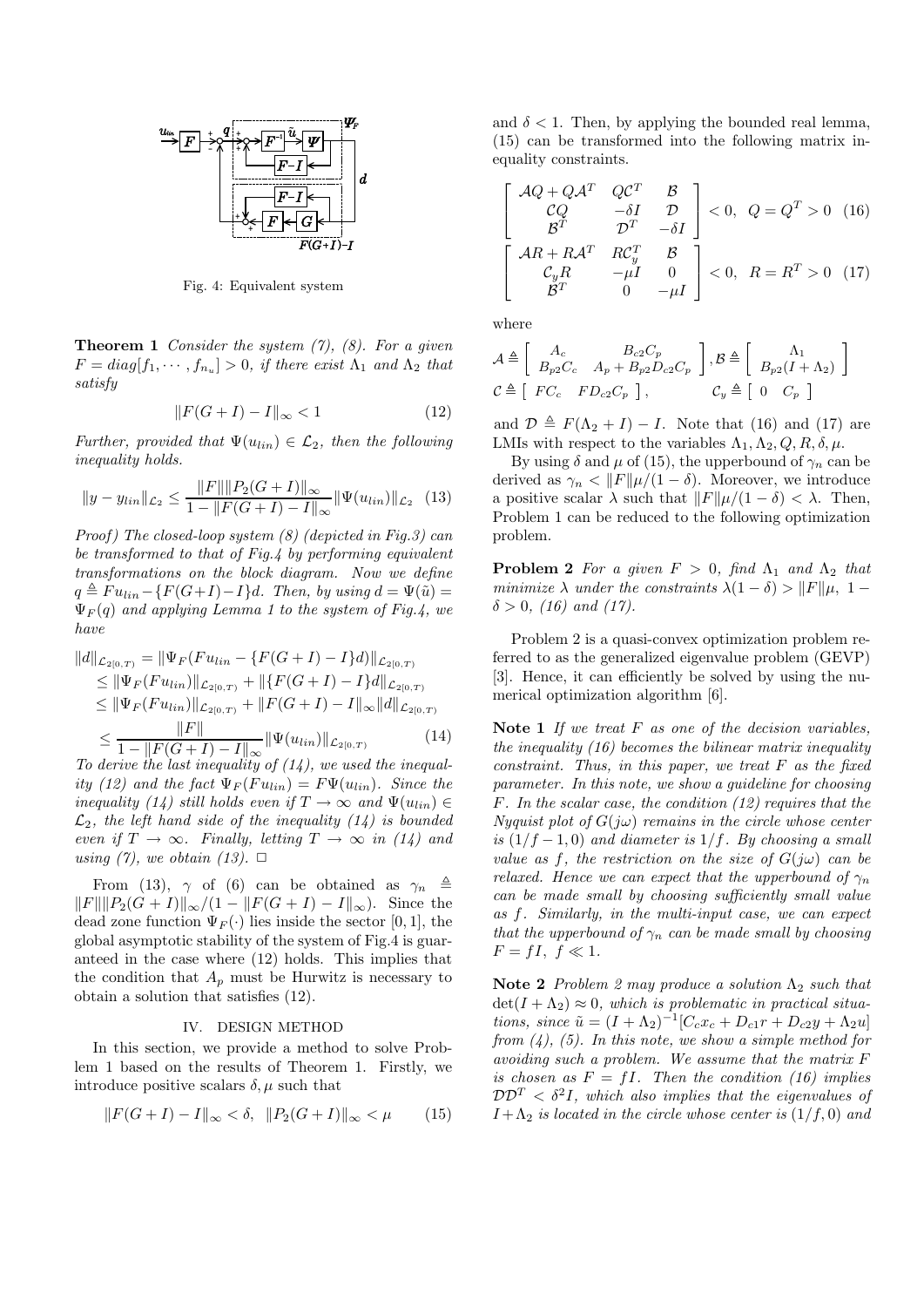*diameter is* 1/f *in the complex plane. Then we introduce the following LMI condition.*

$$
(\Lambda_2 + I) + (\Lambda_2 + I)^T - 2\sigma I > 0 \tag{18}
$$

*where*  $\sigma \geq 0$  *is a scalar. The condition (18) guarantees that the eigenvalues of*  $I + \Lambda_2$  *is located in*  $\Omega_c \triangleq \{z \in$  $C: Re\{z\} > \sigma\}$  where C denotes the complex plane, and *ensures*  $\sigma^{n_u} < \det(I + \Lambda_2)$ *. Hence, the problem mentioned above can easily be avoided by solving Problem 2 with (18).*

#### V. ROBUST PERFORMANCE CASE

In the preceding sections, we have treated the design problem for the case where the plant model has no uncertainty, namely, the nominal performance case. In this section, we extend the results to the case where the plant uncertainty exists. We assume that the perturbed plant model  $\tilde{P}(s)$  is given by

$$
\tilde{P}(s) \triangleq [\tilde{P}_1, \tilde{P}_2] = (I + W(s)\Delta(s))P(s)
$$
\n(19)

where  $P(s)$  represents a nominal plant model, and whose state equation is given by (2).  $\Delta(s) \in \mathcal{RH}_{\infty}$  represents multiplicative uncertainty that satisfies  $\|\Delta\|_{\infty} \leq 1$ .  $W(s) \in \mathcal{RH}_{\infty}$  represents a weighting function. In the following, for simplicity, we will restrict the class of  $W(s)$ to the constant matrix  $W(s) = e^{-1}I$ . But, it is possible to extend the following results to the general dynamic case. Moreover, we assume that the linear feedback system (1) with the perturbed plant (19) is robustly stable.

We formulate the robust performance design problem as follows.

**Problem 3** *Consider the linear control system (1) and the anti-windup control system*  $(4)$ *, where*  $P(s)$  *is replaced with*  $P(s)$ *. Find the matrices*  $\Lambda_1$  *and*  $\Lambda_2$  *that minimize*  $\gamma$  *under the constraint (6).* 

From Theorem 1, the following corollary can readily be derived.

**Corollary 1** *For a given*  $F = diag[f_1, \dots, f_n] > 0$ , if *there exist*  $\Lambda_1, \Lambda_2$  *that satisfy*  $\|F(\tilde{G}+I)-I\|_{\infty} < 1$ *, where*  $\tilde{G}(s) \triangleq (I - K_2 \tilde{P}_2)^{-1} (K_2 \tilde{P}_2 + K_3)$ *. Further, provided that*  $\Psi(u_{lin}) \in \mathcal{L}_2$ , then the condition (6) holds with  $\gamma = \gamma_r \triangleq$  $||F|| ||\tilde{P}_2(\tilde{G}+I)||_{\infty}/(1 - ||F(\tilde{G}+I) - I||_{\infty}).$ 

In the following, we provide a method to solve Problem 3 based on Corollary 1. We introduce positive scalars  $\delta, \mu$  such that

$$
||F(\tilde{G} + I) - I||_{\infty} < \delta, \quad ||\tilde{P}_2(\tilde{G} + I)||_{\infty} < \mu \qquad (20)
$$

and  $\delta$  < 1. It is well-known that to obtain an exact solution to this type of robust performance conditions is not simple [18]. Hence, we derive sufficient conditions that



Fig. 5:  $y(t)$  (dashed:unconstrained, solid:with AWC, dashdot:w/o AWC)



Fig. 6:  $\tilde{u}(t)$  (dashed:unconstrained, solid:with AWC, dashdot:w/o AWC)

can be expressed as LMIs. Firstly, (20) can be rewritten as

$$
\|\mathcal{F}_l(M,\Delta)\|_{\infty} < \delta, \quad \|\mathcal{F}_l(N,\Delta)\|_{\infty} < \mu \tag{21}
$$

where  $M(s) \triangleq \mathsf{C}_{\mathsf{m}}(sI - \mathsf{A})^{-1}\mathsf{B} + \mathsf{D}_{\mathsf{m}}$ ,  $N(s) \triangleq \mathsf{C}_{\mathsf{n}}(sI (A)^{-1}B + D_n$  and

$$
A \triangleq \mathcal{A}, \qquad B \triangleq \left[\begin{array}{cc} \Lambda_1 & \epsilon^{-1} B_{c2} \\ B_{p2}(I + \Lambda_2) & \epsilon^{-1} B_{p2} D_{c2} \end{array}\right]
$$
  
\n
$$
C_m \triangleq \left[\begin{array}{cc} FC_c & FD_{c2}C_p \\ 0 & C_p \end{array}\right], \qquad C_n \triangleq \left[\begin{array}{cc} 0 & C_p \\ 0 & C_p \end{array}\right]
$$
  
\n
$$
D_m \triangleq \left[\begin{array}{cc} F(\Lambda_2 + I) - I & \epsilon^{-1} FD_{c2} \\ 0 & 0 \end{array}\right], D_n \triangleq \left[\begin{array}{cc} 0 & \epsilon^{-1}I \\ 0 & 0 \end{array}\right]
$$

Then, from the results on  $\mu$ -analysis [18], sufficient conditions of (21) are given by

$$
\left\| M \begin{bmatrix} \delta^{-1}I & 0 \\ 0 & I \end{bmatrix} \right\|_{\infty} < 1, \quad \left\| N \begin{bmatrix} \mu^{-1}I & 0 \\ 0 & I \end{bmatrix} \right\|_{\infty} < 1 \quad (22)
$$

Then by applying the bounded real lemma and Schur complements, (22) can equivalently be converted to

$$
\begin{bmatrix}\n\mathbb{A}_{m} + \delta \mathbb{B}_{m2} \mathbb{B}_{m2}^{T} & \mathbb{B}_{m1} \\
\mathbb{B}_{m1}^{T} & -\delta I\n\end{bmatrix} < 0, \ \mathbb{Q} = \mathbb{Q}^{T} > 0 \qquad (23)
$$

$$
\begin{bmatrix}\n\mathbb{A}_n + \mu \mathbb{B}_{n2} \mathbb{B}_{n2}^T & \mathbb{B}_{n1} \\
\mathbb{B}_{n1}^T & -\mu I\n\end{bmatrix} < 0, \quad \mathbb{R} = \mathbb{R}^T > 0 \qquad (24)
$$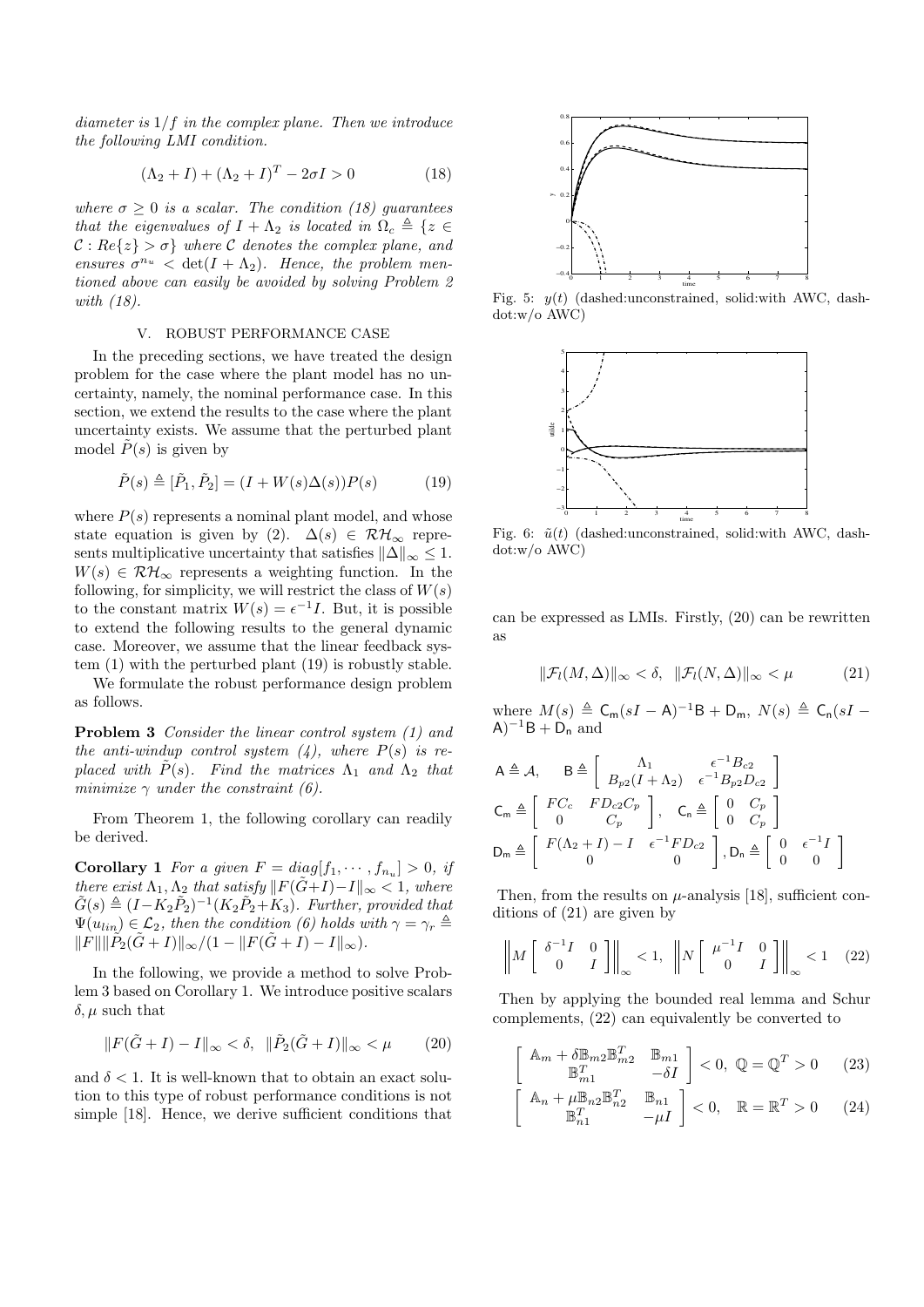

Fig. 7: 2-mass-spring system

where

$$
\begin{aligned}\n\mathbb{A}_{m}(\mathbb{Q},\delta) &\triangleq \left[ \begin{array}{cc} \mathsf{A}\mathbb{Q} + \mathbb{Q}\mathsf{A}^{T} & \mathbb{Q}\mathsf{C}_{m}^{T} \\
\mathsf{C}_{m}\mathbb{Q} & -\delta I \end{array} \right] \\
\mathbb{A}_{n}(\mathbb{R},\mu) &\triangleq \left[ \begin{array}{cc} \mathsf{A}\mathbb{R} + \mathbb{R}\mathsf{A}^{T} & \mathbb{R}\mathsf{C}_{n}^{T} \\
\mathsf{C}_{n}\mathbb{R} & -\mu I \end{array} \right] \\
\left[ \begin{array}{cc} \mathbb{B}_{m1}(\Lambda_{1},\Lambda_{2}), & \mathbb{B}_{m2} \end{array} \right] &\triangleq \left[ \begin{array}{c} \mathsf{B} \\
\mathsf{D}_{m} \end{array} \right] \\
\left[ \begin{array}{cc} \mathbb{B}_{n1}(\Lambda_{1},\Lambda_{2}), & \mathbb{B}_{n2} \end{array} \right] &\triangleq \left[ \begin{array}{c} \mathsf{B} \\
\mathsf{D}_{n} \end{array} \right]\n\end{aligned}
$$

 $\text{and} \ \ n_m \ \triangleq \ n_c + n_p + n_u + n_y, \ \ n_n \ \triangleq \ n_c + n_p + 2n_y,$  $\mathbb{B}_{m1} \in \mathcal{R}^{n_m \times n_u}, \ \mathbb{B}_{m2} \in \mathcal{R}^{n_m \times n_y}, \ \mathbb{B}_{n1} \in \mathcal{R}^{n_n \times n_u}, \ \mathbb{B}_{n2} \in$  $\mathcal{R}^{n_n \times n_y}$ . Note that (23) and (24) are the LMIs with respect to the variables  $\Lambda_1, \Lambda_2, \mathbb{Q}, \mathbb{R}, \mu, \delta$ .

By using  $\delta$  and  $\mu$  of (20), the upperbound of  $\gamma_r$  can be derived as  $\gamma_r < ||F|| \mu/(1 - \delta)$ . Moreover, we introduce a positive scalar  $\lambda$  such that  $||F||\mu/(1 - \delta) < \lambda$ . Then Problem 3 can be reduced to the following optimization problem.

**Problem 4** *For a given*  $F > 0$ *, find*  $\Lambda_1$  *and*  $\Lambda_2$  *that minimize*  $\lambda$  *under the constraints*  $\lambda(1 - \delta) > ||F||\mu$ , 1 −  $\delta > 0$ , (23) and (24).

Problem 4 is also a GEVP. Hence it can efficiently be solved by using the numerical optimization algorithm.

#### VI. NUMERICAL EXAMPLES

#### *A. Example 1 (Multivariable system)*

Let us consider the numerical example of  $[4]$ .  $P(s)$ and  $K(s)$  are given by

$$
P_1 = 0, \quad P_2 = \frac{1}{10s+1} \begin{bmatrix} 15 & 40 \\ 12 & 30 \end{bmatrix}
$$

$$
K_1 = \frac{10s+1}{s} \begin{bmatrix} 1/3 & 0 \\ 0 & -1/10 \end{bmatrix}, \quad K_2 = -K_1
$$

For the above system, we designed  $\Lambda_1$  and  $\Lambda_2$  by solving Problem 2 with the condition (18) where  $\sigma = 0.5$  and  $F = 0.01I$ .

Fig.5 and Fig.6 show the responses of the system for  $r(t) = [0.6, 0.4]^T$ ,  $(t \ge 0)$ . Although the plant outputs of the system without anti-windup compensation become unbounded (dash-dot), the outputs of the system with the proposed anti-windup compensator (solid) are fairly close to those of the linear system (dashed).



Fig. 8:  $y(t)$  (dashed:unconstrained, solid:with AWC, dashdot:w/o AWC)



Fig. 9:  $\tilde{u}(t)$  (dashed:unconstrained, solid:with AWC, dashdot:w/o AWC)

## *B. Example 2 (2-mass-spring system)*

Let us consider a 2-mass-spring system depicted in Fig.7.  $u$  is the motor torque [Nm],  $w$  is the disturbance torque [Nm],  $\omega_1$  and  $\omega_2$  are the angular velocity of the motor and that of the load respectively  $[rad/s]$ .  $J_1$  and  $J_2$  are the moment of inertia of the motor and that of the load respectively.  $B_1$  and  $B_2$  are the coefficients of viscous friction of the motor and that of the load respectively. K is the coefficient of elasticity of the spring. In this example,  $J_1 = J_2 = 0.01$  [kgm<sup>2</sup>],  $B_1 = B_2 = 0.001$ [Nms/rad] and  $K = 50$  [Nm/rad]. The state equation of the system in Fig.7 is given by

$$
\dot{x}_p = \begin{bmatrix} 0 & 1 & -1 \\ -K/J_1 & -B_1/J_1 & 0 \\ K/J_2 & 0 & -B_2/J_2 \end{bmatrix} x_p
$$

$$
+ \begin{bmatrix} 0 \\ 0 \\ -1/J_2 \end{bmatrix} w + \begin{bmatrix} 0 \\ 1/J_1 \\ 0 \end{bmatrix} u \qquad (25)
$$

and  $y = \begin{bmatrix} 0 & 0 & 1 \end{bmatrix} x_p$ , where  $x_p = [\theta, \omega_1, \omega_2]^T$ . The poles of the system  $(25)$  are  $(-0.05 \pm 100j, -0.1)$ . For this plant, we designed a two degree of freedom controller  $K(s)$  by using the single step approach of [9] with the desired closed-loop transfer function  $M_0(s)$  and the loop shaping weighting function  $W(s)$  as  $M_0(s) = 100^2/(s^2 +$  $200s + 100<sup>2</sup>$ ,  $W(s) = 10(0.01s + 1)/s$ . Moreover, we chose  $\rho = 5$ . Then we designed  $\Lambda_1$  and  $\Lambda_2$  by solving Problem 2 with the condition (18) where  $\sigma = 0.5$  and  $F = 0.01$ .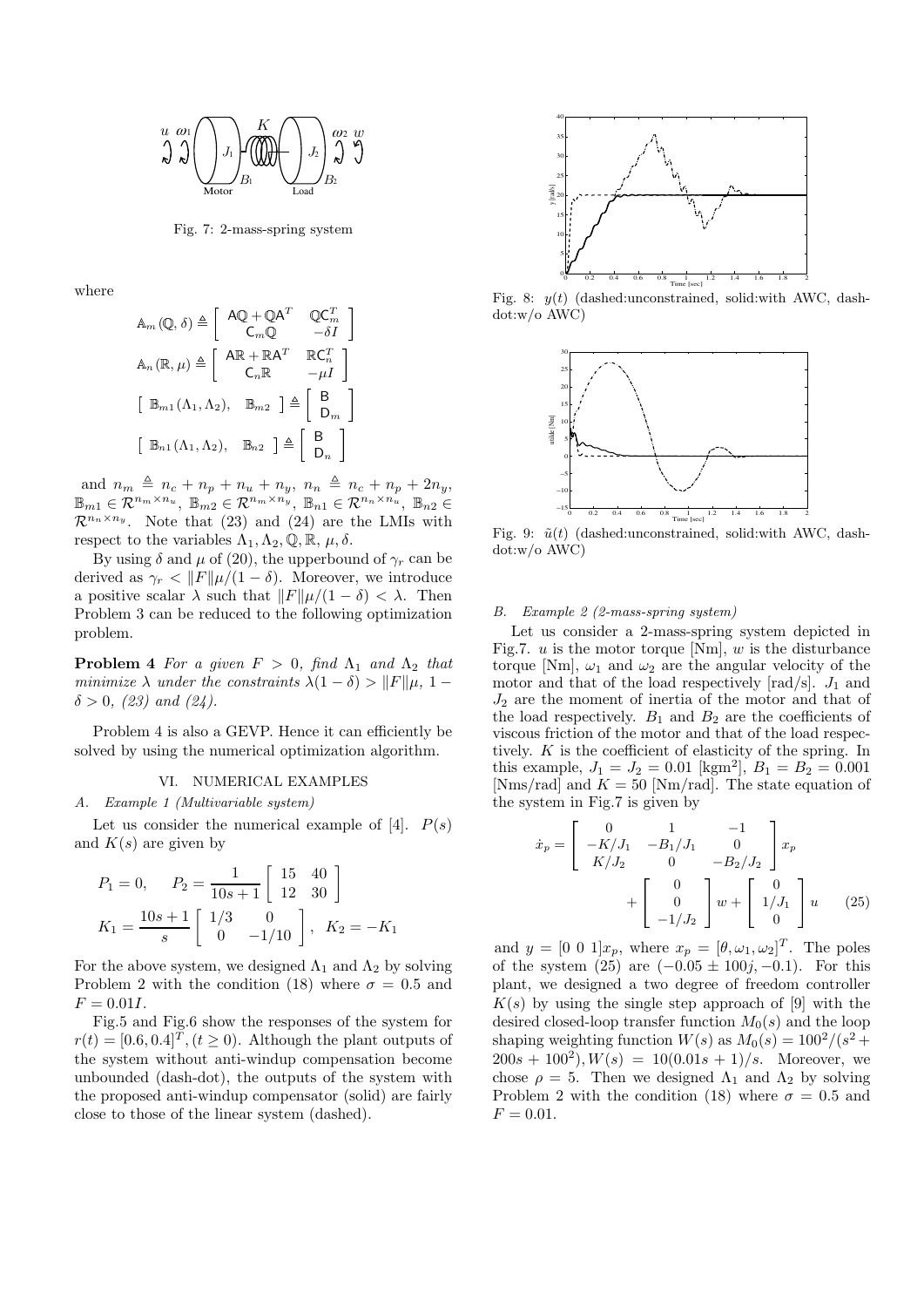

Fig. 10:  $y(t)$  (solid:  $r(t) = 150$ , dash-dot:  $r(t) = 100$ , dashed:  $r(t) = 50$ 



Fig. 11:  $\tilde{u}(t)$  (solid:  $r(t) = 150$ , dash-dot:  $r(t) = 100$ , dashed:  $r(t) = 50$ 

Fig.8 and Fig.9 show the responses of the system for  $r(t) = 20, (t \ge 0)$  and  $w(t) = 0, (t \ge 0)$ . Although the output  $y(t)$  of the system without anti-windup compensation shows oscillatory behavior (dash-dot), that of the system with the proposed anti-windup compensator shows good performance (solid). Fig.10 and Fig.11 show the responses of the system with the proposed antiwindup compensator for  $r(t) = 150$  (solid),  $r(t) = 100$ (dash-dot) and  $r(t) = 50$  (dashed). In all cases, the antiwindup compensator completely suppresses the overshoot, and the plant output  $y(t)$  tracks each reference signal. Fig.12 and Fig.13 show the responses of the system for  $r(t) = 20, (t \ge 0)$  and  $w(t) = 0.6, (t \ge 0)$ . We can see that the proposed anti-windup compensator effectively attenuates the destructive effect of the step disturbance (solid).

## VII. CONCLUSION

In this paper, we have presented the design methods of the static anti-windup compensator that optimizes  $\mathcal{L}_2$ performance. Both the nominal performance problem and robust performance problem can be reduced to the GEVP. Hence the problems can efficiently be solved by using the numerical optimization algorithm.

## VIII. REFERENCES

[1] K.J.Åström and L.Rundqwist: Integrator Windup and How to Avoid it; *Proc. American Control Conf.*,



Fig. 12:  $y(t)$  (solid:with AWC, dashed:w/o AWC)



Fig. 13:  $\tilde{u}(t)$  (solid:with AWC, dashed:w/o AWC)

pp.1693/1698 (1989)

- [2] A.Bemporad, A.R.Teel and L.Zaccarian: *L*<sup>2</sup> Anti-Windup Via Receding Horizon Optimal Control; *Proc. American Control Conf.*, pp.639-644 (2002)
- [3] S.Boyd, L.E.Ghaoui, E.Feron and V.Balakrishnan: *Linear Matrix Inequalities in System and Control Theory*; SIAM (1994)
- [4] P.J.Campo and M.Morari: Robust Control of Process subject to Saturation Nonlinearities; *Computers Chem. Engng.*, Vol.14, No.4/5, pp.343-358 (1990)
- [5] S.Crawshaw and G.Vinnicombe: Anti-windup synthesis for guaranteed *L*<sup>2</sup> performance; *Proc. IEEE Conf. Decision & Control* (2000)
- [6] P.Gahinet, A.Nemirovski, A.J.Laub and M.Chilali: *LMI Control Toolbox*; The Math Works Inc. (1995)
- [7] K.Hirata and Y.Ohta: A Frequency Domain Performance Criterion and a Design Technique for Antiwindup Compensators; *Proc. SICE 2nd Annual Conf. on Control Systems*, pp.63/66 (2002) in Japanese
- [8] M.V.Kothare, P.J.Campo, M.Morari and C.N.Nett: A Unified Framework for the Study of Anti-Windup Designs; *Automatica*, Vol.30, No.12, pp.1869/1883 (1994)
- [9] D.J.N.Limebeer, E.M.Kasenally and J.D.Perkins: On the Design of Robust Two Degree of Freedom Controllers; *Automatica*, Vol.29, No.1, pp.157/168 (1993)
- [10] S.Miyamoto and G.Vinnicombe: Robust Control of Plants with Saturation Nonlinearity Based on Coprime Factor Representations; *Proc. IEEE Conf. Decision & Control*, pp.2838–2840 (1996)